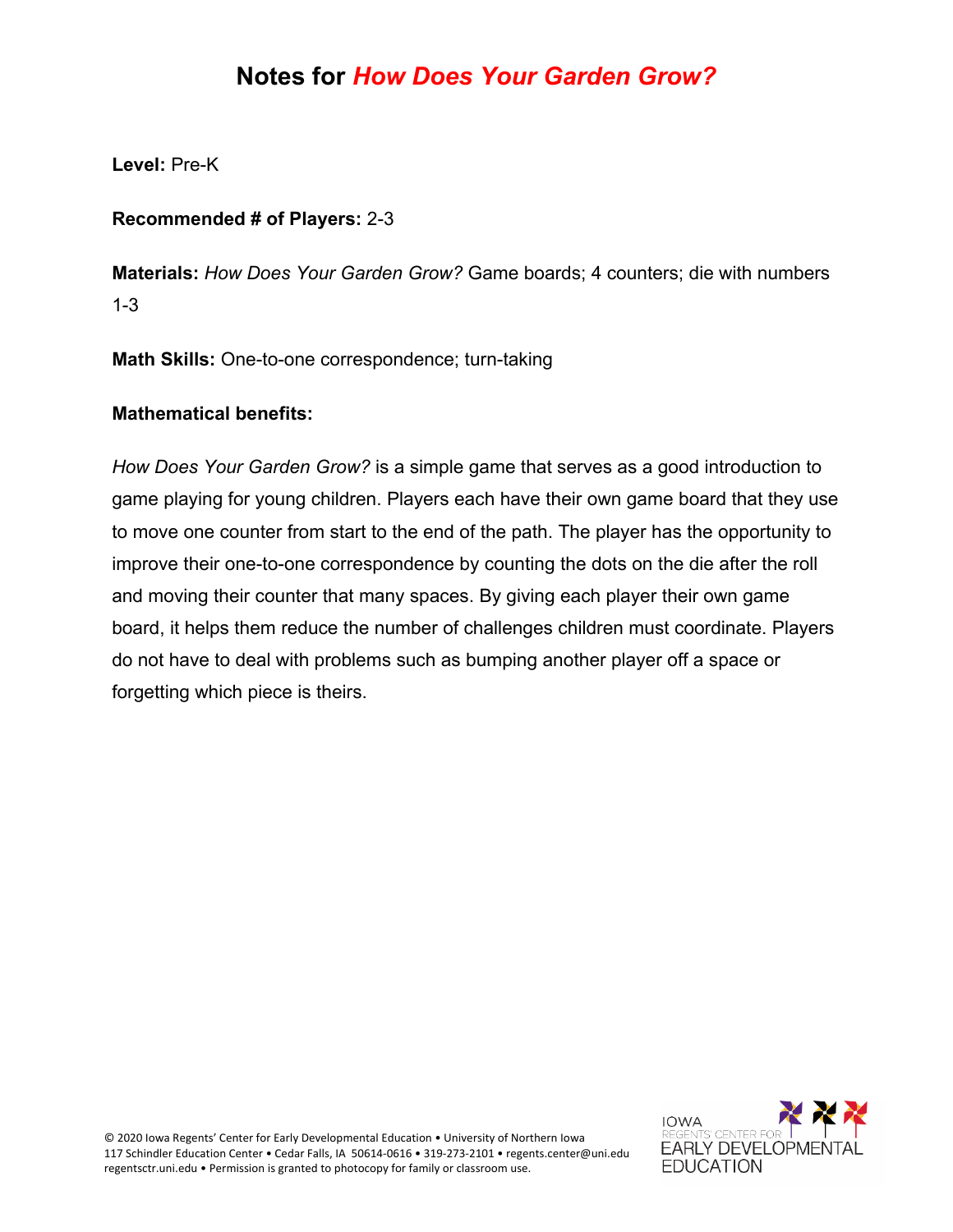### **How Does Your Garden Grow?**

(2-4 players)

- **Materials:** 1 game board, 4 flowers (no stems), 1 die (1-3)
- **Object:** To get all of the flowers to their stems.

#### **To Play:**

- 1. Players each choose a flower and place it on the matching starting space.
- 2. Players decide who goes first.
- 3. The first player rolls the die and looks at the number on the top of the die.
- 4. The player move his or her flower that number of spaces.



- 5. Then the player's turn is over and the next player rolls.
- 6. The flower that makes it to its stem first is the winner!
- 7. Players can keep rolling until all flowers get to their stems.



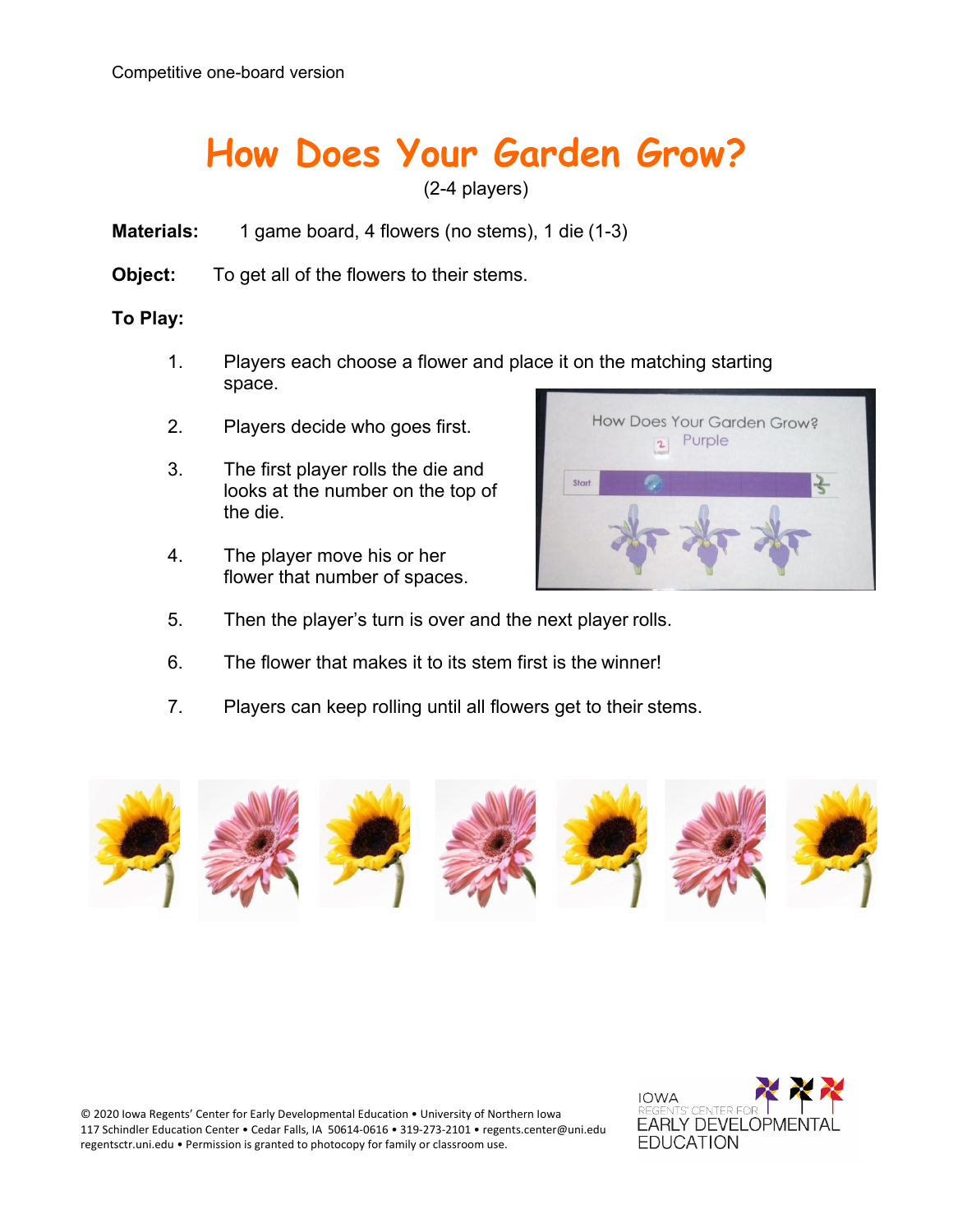### **How Does Your Garden Grow? Blue**





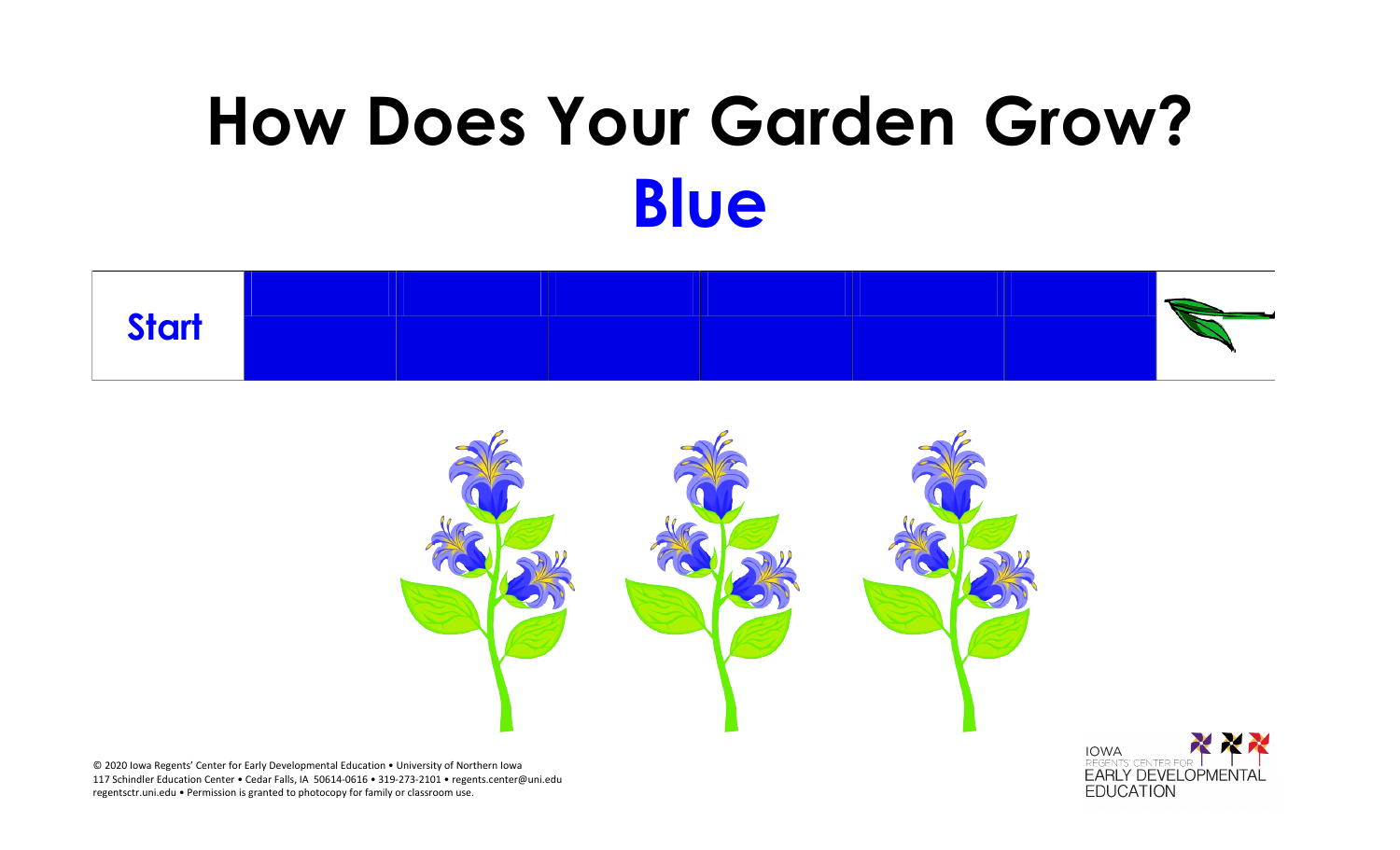## **How Does Your Garden Grow? Green**





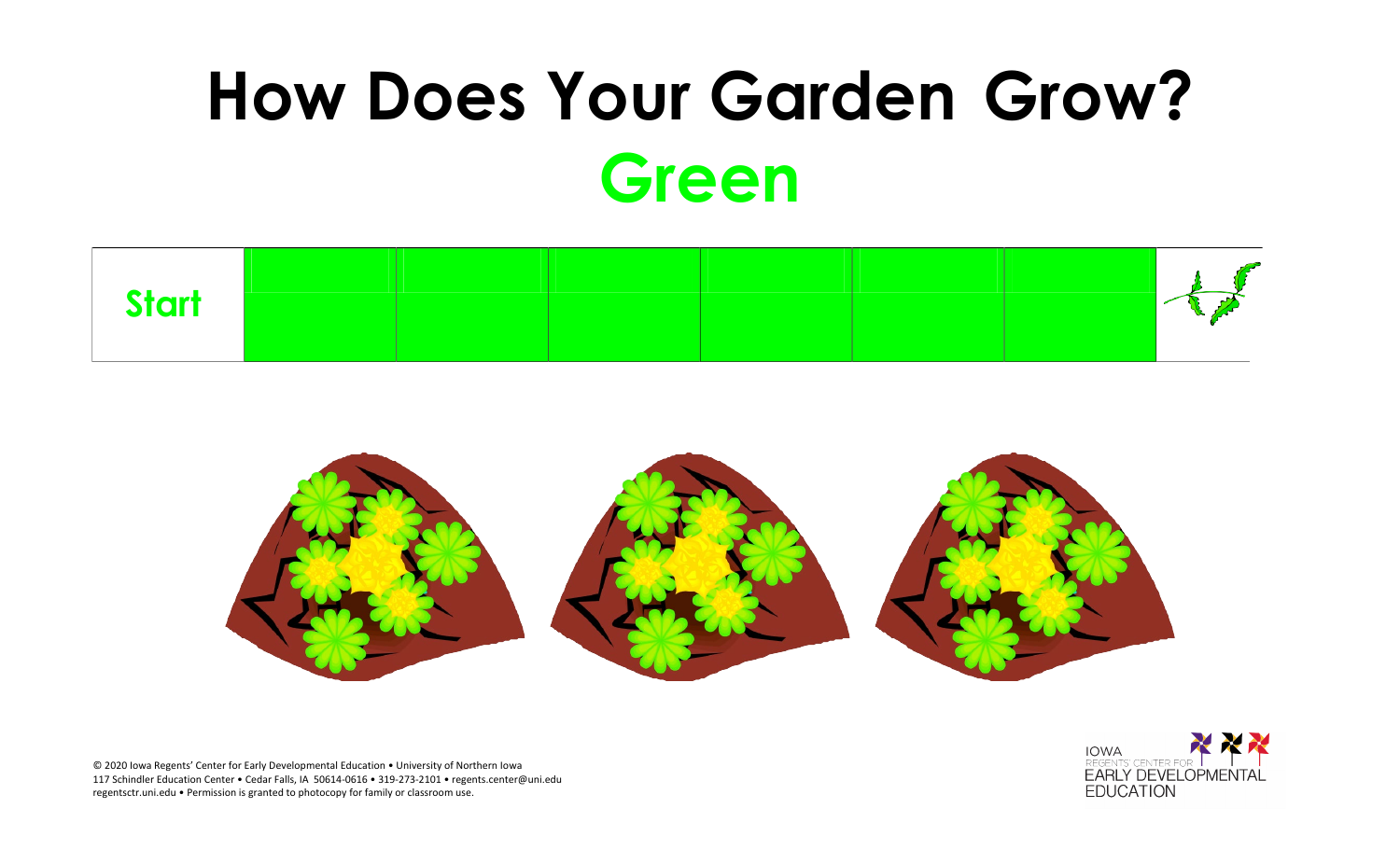# **How Does Your Garden Grow? Red**